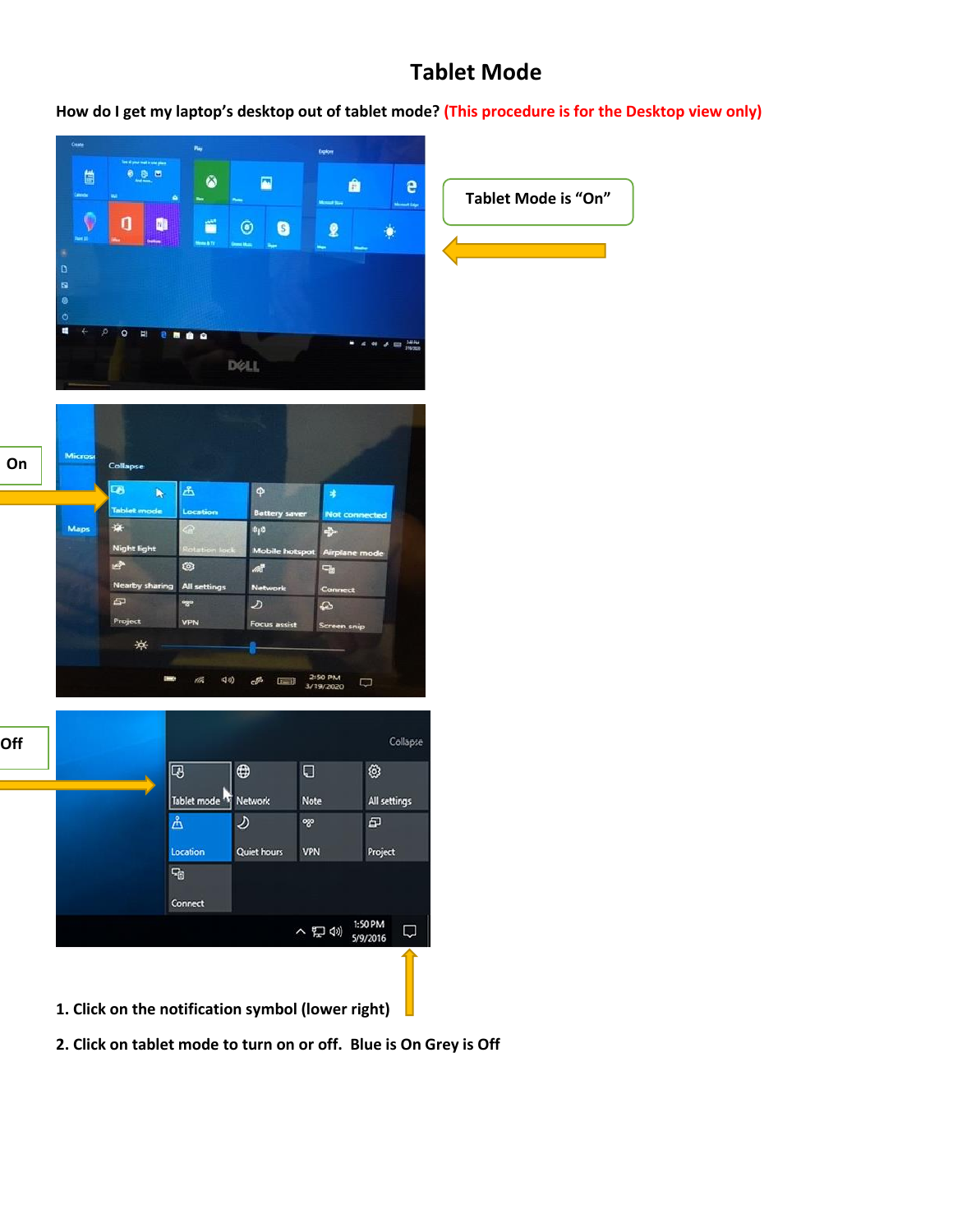## **What if my laptop won't exit tablet mode? (This is to use your laptop as a Tablet)**

**First try opening your laptop all the way, wait 3 seconds, then slowly close it back to the laptop/desktop position, but do not close it all the way.**

**If you get "Do You Want to Exit Tablet Mode in the lower right corner, click yes and it should exit tablet mode.**

**If not, try the following:**

| All<br>Apps<br><b>Documents</b><br>Settings             | Web            | More v       |                                         | 渜 |
|---------------------------------------------------------|----------------|--------------|-----------------------------------------|---|
| <b>Best match</b>                                       |                |              |                                         |   |
| <b>Tablet mode settings</b><br>System settings          |                |              |                                         |   |
| Settings                                                |                |              |                                         |   |
| Choose whether to enter tablet<br>mode when you sign in | ъ              |              | Tablet mode settings<br>System settings |   |
| Automatically switch tablet mode on<br>or off           | ×              | $\Box'$ Open |                                         |   |
| Automatically hide the taskbar in<br>tablet mode        | $\mathbf{v}$   |              |                                         |   |
| LB Hide app icons on the taskbar in<br>tablet mode      | $\mathcal{P}$  |              |                                         |   |
| Search the web                                          |                |              |                                         |   |
| tablet mode - See web results                           | $\overline{ }$ |              |                                         |   |
| tablet mode chromebook                                  | У              |              |                                         |   |
| tablet mode windows 10                                  |                |              |                                         |   |
| tablet mode windows                                     |                |              |                                         |   |
| O tablet mode settings pc                               | s.             |              |                                         |   |
| O tablet mode not working bo                            |                |              |                                         |   |

**1. Type "Tablet mode" in the search box and hit enter or click on Tablet mode settings.**